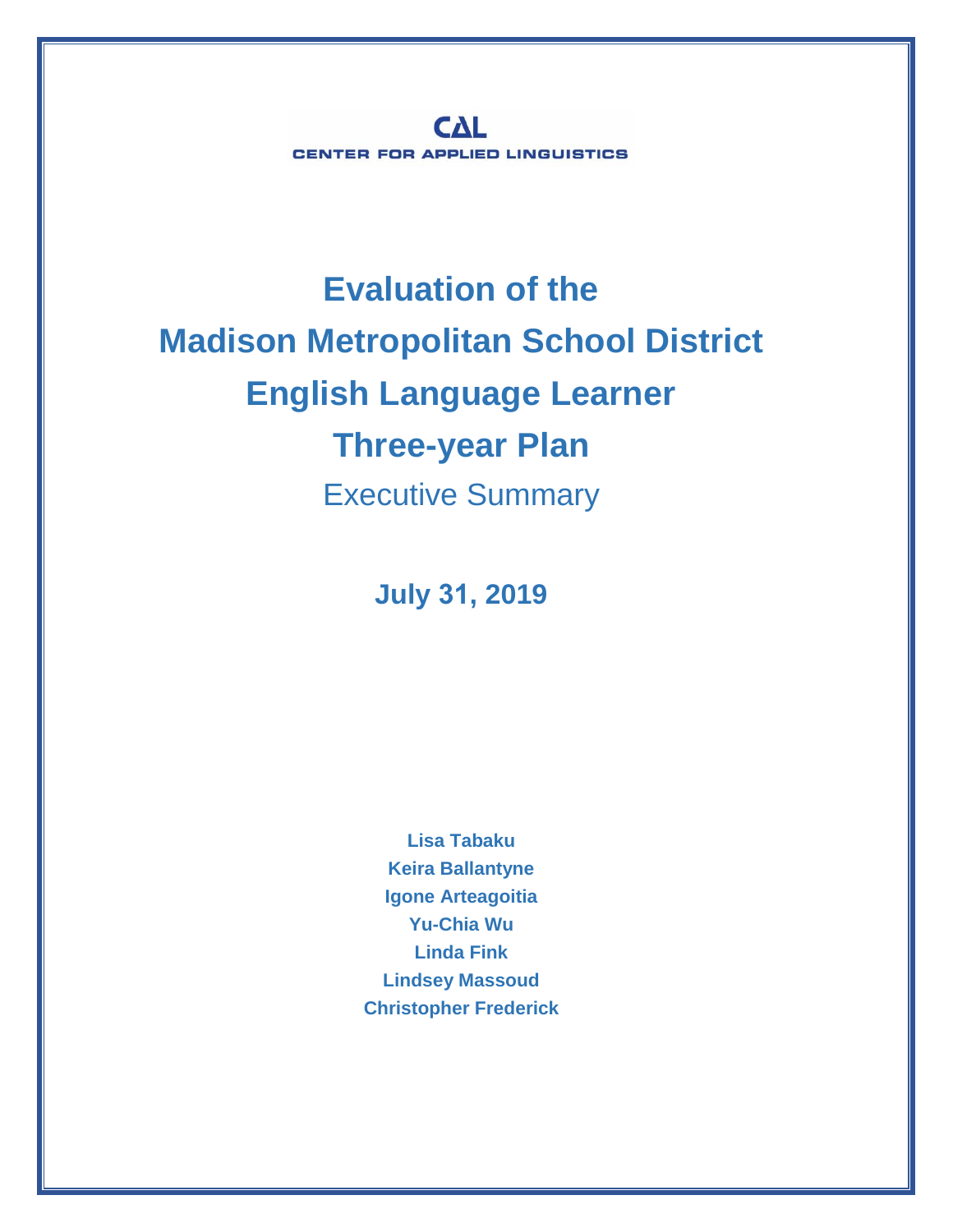## **Executive Summary**

In Spring 2019, the Center for Applied Linguistics (CAL) conducted a comprehensive evaluation of services provided and programs implemented in response to the Madison Metropolitan School District's (MMSD) 2015 English Language Learner (ELL) Plan. The ELL Plan identifies six key areas for reform. The areas of reform are (1) ELL Communication and Monitoring Systems; (2) Professional Learning and Building System Capacity; (3) ELLs: English as a Second Language Services; (4) ELLs: Bilingual Education Services; (5) Diversity within Bilingual Programs; and (6) Community Building. The overall approach described in the 2015 ELL Plan was guided by MMSD's commitment to promoting effective educational practices that are responsive to the cultural and linguistic assets of all students as well as to equity of access to quality education.

CAL's evaluation of the ELL Plan's implementation, outcomes, and impact, was conducted at the end of the implementation cycle of the 2015 ELL Plan. The plan identifies ways in which MMSD has been successful in achieving its goals, areas where further work is needed, and recommendations for improvement.

The evaluation is critically informed by four key sources: (a) a culturally and linguistically responsive, equity-focused approach (Gay, 2010); (b) the *Guiding [Principles](http://www.cal.org/resource-center/publications-products/guiding-principles-3) for Dual Language [Education](http://www.cal.org/resource-center/publications-products/guiding-principles-3)* (Howard, Lindholm-Leary, Rogers, Olague, Medina, Kennedy, Sugarman & Christian, 2018); (c) established principles for best practice in ELL education as outlined in *The Practice Guide for Teaching [Academic](https://ies.ed.gov/ncee/wwc/PracticeGuide/19) Content and Literacy to English Learners in [Elementary](https://ies.ed.gov/ncee/wwc/PracticeGuide/19) and Middle School* released by the Institute of Education Sciences (Baker et al., 2014), and in correspondence with (d) The Sheltered Instruction [Observation](http://www.cal.org/siop/about/) Protocol (Echevarría, Vogt, & Short, 2013), and the Guided Language [Acquisition](http://projectgladstudy.educationnorthwest.org/) Design (Orange County Department of Education, n.d.).

Informed by these research-based sources, the evaluation focused on the following three objectives:

- To what extent have strategies included in the ELL Plan been implemented?
- To what extent have indicators included in the ELL Plan shown improvement in the duration of the plan?
- To what extent have stakeholders been satisfied with the implementation and outcomes of the plan?

To address these objectives, CAL employed a mixed-methods approach. Data collection included document reviews and secondary analyses of student participation and assessment data. This included grade level, gender, ethnicity/race, home language, qualification for special education, classification as "low income," ELL status, program, and a variety of language proficiency and academic performance assessment data.

The quantitative data were complemented by qualitative reviews. This included an online survey distributed to 2,222 school-based staff, of which 716 staff responded. Focus groups and classroom observations were conducted on-site. Ten bilingual program schools and 16 ESL program schools were visited by CAL evaluators during two weeks in March, 2019. Participation in focus groups conducted on-site included 179 individuals representing district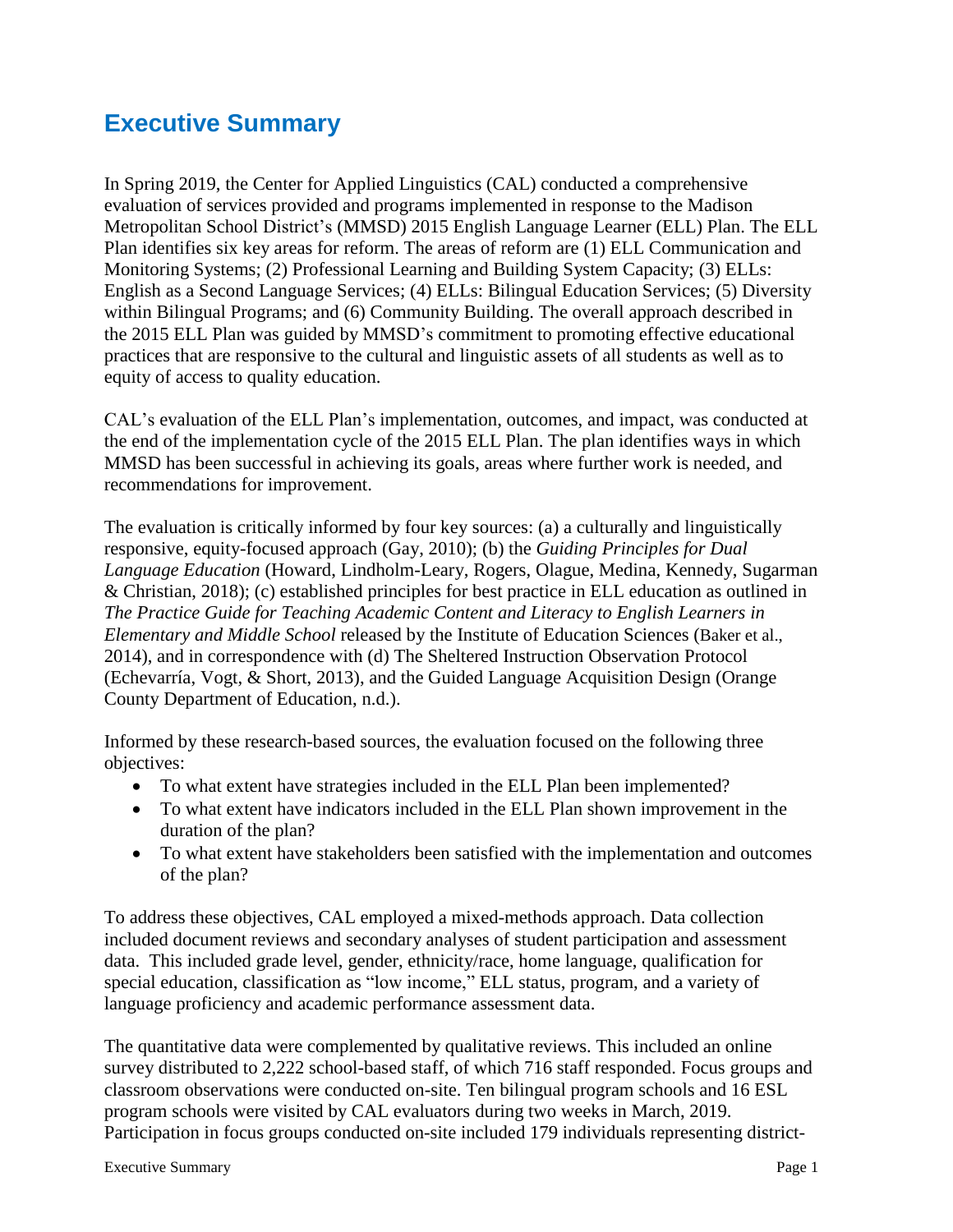level and school-based administrators, teachers, parents, and students. Evaluators conducted classroom observations in 29 bilingual program classrooms and 36 ESL program classrooms.

In general, the staff of the Office of Multilingual and Global Education (OMGE) should be commended for the ambitious and admirable undertaking they embarked on to fulfill the tasks outlined in the ELL Plan. The ELL Plan was carefully developed with abundant stakeholder participation and its enactment has been no easy task. Thanks to the knowledgeable, capable and undeniably dedicated staff at OMGE much progress has been made – and yet there is more to do. This evaluation is intended to provide information that MMSD and OMGE can use to continue their improvement efforts to benefit ELLs and their families. A full account of successes, areas in need of improvement, and recommendations can be found in the Summary Recommendations section of the full report.

The quantitative analyses of student performance outcomes revealed reasons for both concern and optimism from the perspective of academic achievement and English language proficiency outcomes. For example, current ELLs do not generally fare well on standardized assessments since these students are not yet proficient in English and these tests have not been validated for them. The proportion of ELLs performing at "proficient or advanced" or "college-ready" on MMSD's assessments of academic achievement was extremely far below that of students never classified as ELLs.

At the same time, students classified as "proficient or advanced" or "college-ready" in the former ELL student group outperformed never ELLs on the mandatory grades 3–8 assessments (Wisconsin Forward and MAP). (It is important to keep in mind that a third of former ELLs were still not meeting grade-level expectations.) The superior performance of ELLs narrowed around eighth grade. Former ELL students did not outperform never ELL students on the high school assessments (ACT Aspire and ACT). Currently MMSD reports the performance of current ELLs and former ELLs as one subgroup. It is recommended that current ELL and former ELL academic outcomes are disaggregated in future reporting so as to better evaluate the performance of each of these two subgroups.

With respect to their ability to illustrate the differences between the current ELL, former ELL, and never ELL subgroups, the Wisconsin Forward and MAP assessments provided similar information. While clearly there are many inputs into decision-making based on assessments, from the perspective of evaluating the performance of these subgroups of students, two assessments may be unnecessary, and the district may wish to consider moving to a single assessment of academic outcomes.

In respect to English language proficiency outcomes, data showed year-to-year fluctuations in the rates of students reclassified as former ELLs, with an apparent drop in reclassification rates for 2017–18. During this time period, there were changes to the criteria used to classify students as ELLs; therefore, this drop was not unexpected. Unfortunately, certain subgroups of ELLs are taking longer to reach proficiency. These include low-income students who, on average, took about 1.5 years longer to exit ELL services than students who were not low income, and Hispanic students who, on average, took about a year longer to exit ELL services than did non-Hispanic students. Long-term ELLs pose a significant challenge in MMSD: data showed that between one-half and three-quarters of ELL students in each grade 6-12 have been classified as ELLs for more than 5 years. Additionally, students classified as ELLs for more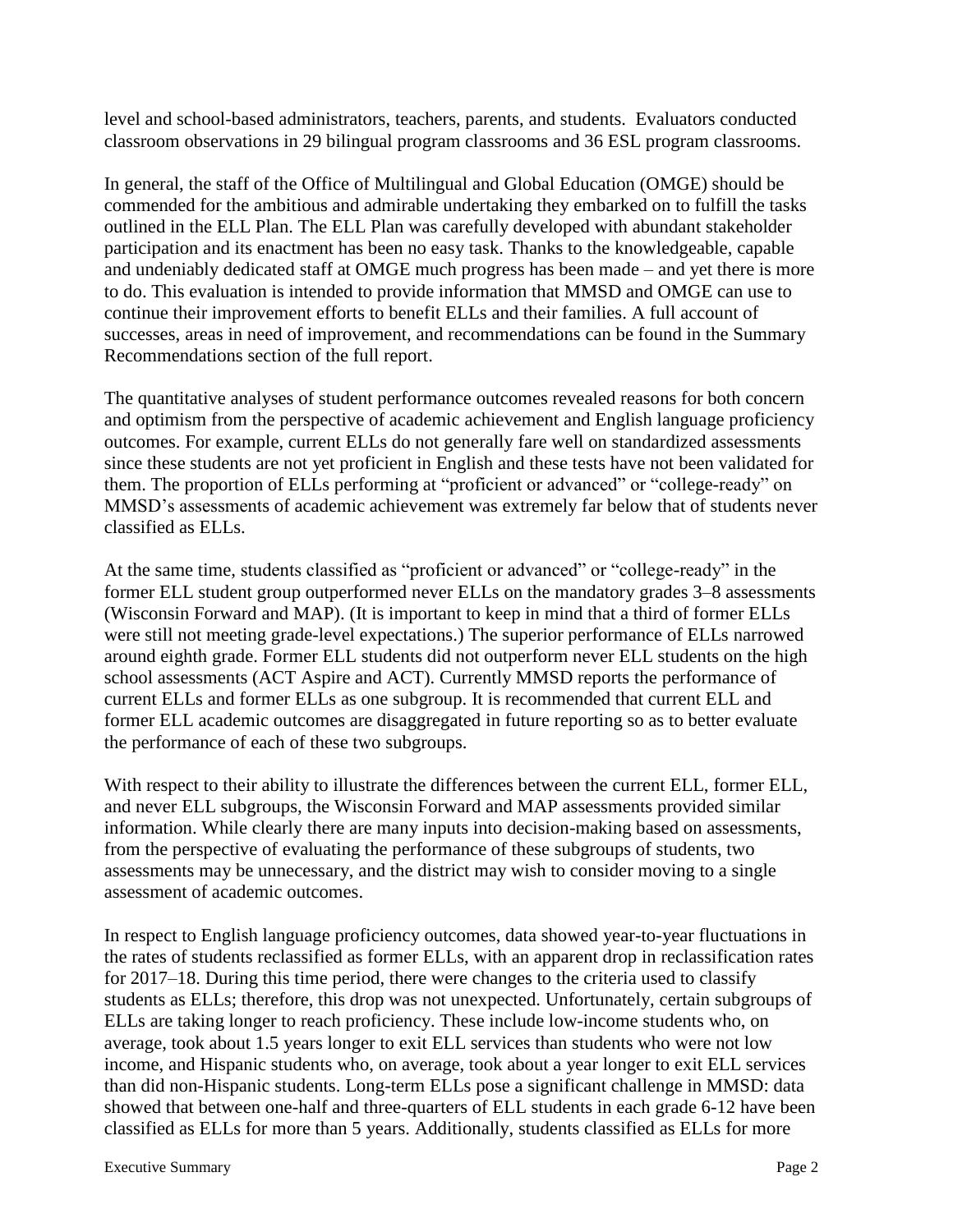than 5 years were 1.5 times more likely than the general population of students to receive special education services.

In reference to students in bilingual programs, the limited Spanish data available indicated that while a large percentage of students in K-2 were meeting grade-level benchmarks for literacy (with a larger proportion of native English speakers than Spanish speakers meeting these benchmarks), the literacy skills of middle school students in Spanish were extremely low.

Key recommendations in the area of collecting and reporting data include:

- Consider using one rather than two assessments given that the Wisconsin Forward and MAP assessments provide similar information.
- Disaggregate current ELL and former ELL academic outcomes so as to better evaluate the performance of each of these two subgroups.
- Provide greater consistency in the administration of Spanish language assessments to be able to better understand students' Spanish language outcomes in bilingual programs.
- Based on the quantitative data obtained from MMSD, it appears that the academic performance of students in bilingual programs is primarily measured through English assessment. The partner-language student assessment data (Spanish only) obtained from MMSD were quite limited.

The qualitative review of the implementation of the ELL Plan revealed a wide range of services, guidance, and supports provided to bilingual and ESL programs by MMSD and, in particular by OMGE, addressing each of the six ELL Plan initiatives.

In the area of **ELL Communications and Monitoring Systems**, MMSD realized the dire need for a web-based data system for the collection, management, and communication of data related to ELLs. The adopted system (Oasys®) has been generally well received and is being utilized by staff. There have been some challenges: in particular, the system for distributing the ELL Individual Plan of Service (IPS) form to parents, and the lack of awareness and use of the ELL STAT data dashboard. Also, unfortunately, Oasys® has been found not to have the ability to optimally serve the ELL population; for example, the system is not able to create the kind of reports needed for the ELL-specific population. To MMSD's credit, a better aligned system has been adopted, which should lead to better documentation and communication with families of ELLs.

Key recommendations in this area include:

- Form a committee of staff made up of OMGE and school-based representatives to reflect on the IPS form distribution and collection process to discuss ways to improve the efficiency and efficacy of the process.
- Make staff more aware of and train them in the use of the ELL STAT data dashboard.
- Continue to encourage and support the advisory/case management process in the high schools as a mechanism for ensuring that every ELL's needs are being met and challenges and successes are shared with families.
- Provide more Bilingual Resource Specialists (BRSs) in the schools to perform the important function of communicating with and engaging the families of ELLs.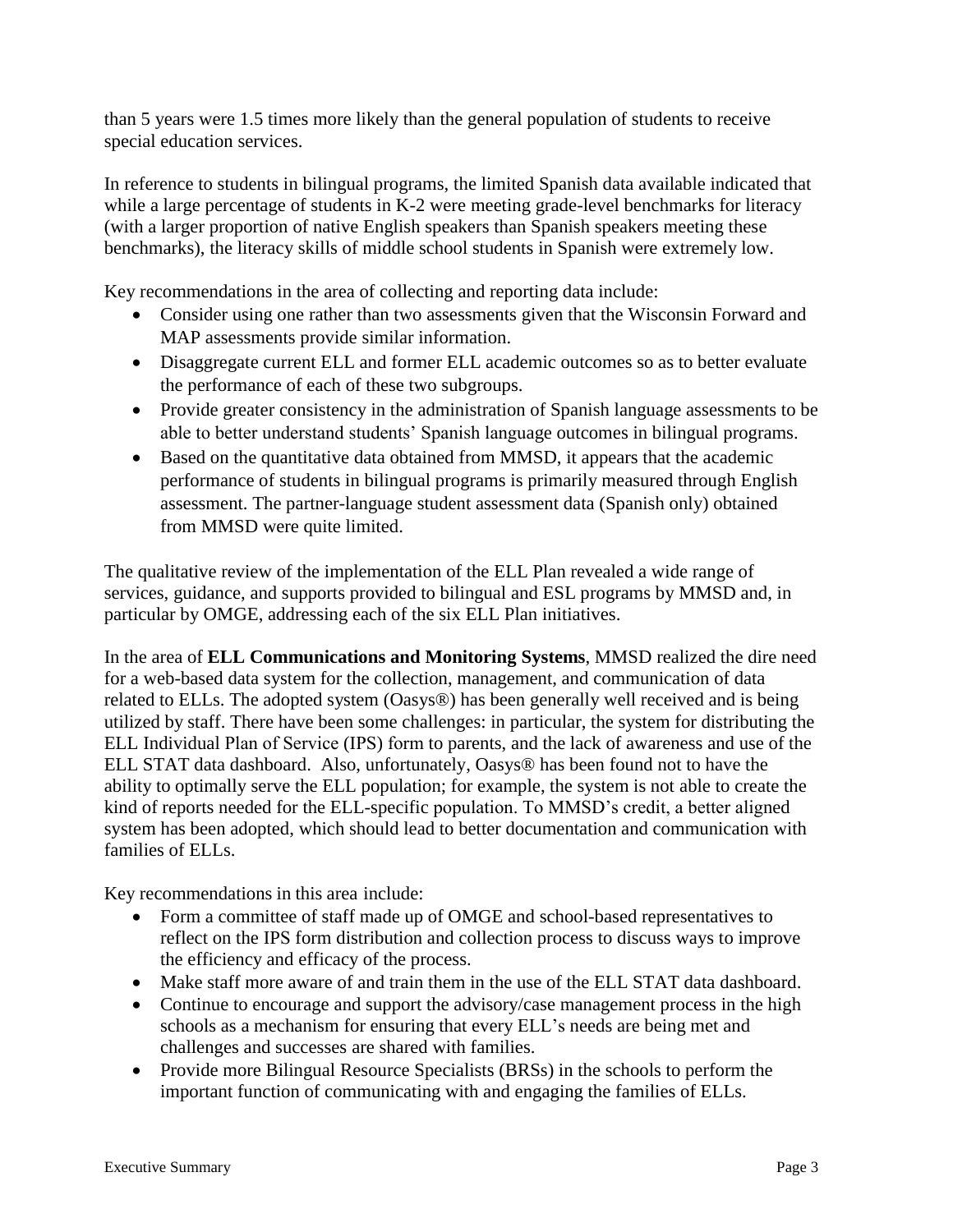Reacting to needs for **Professional Learning and Building System Capacity**, OMGE provided many learning opportunities for teachers of ELLs. These included professional development in GLAD, Q-TEL, ESL Redesign, and Special Education services related to the needs of ELLs. OMGE also provided tuition assistance for teachers to obtain ESL and bilingual certification.

A major impediment to providing MMSD staff with the tools and knowledge they need to effectively serve ELLs is the lack of calendar time allocated by MMSD to carry out this training, and the lack of substitutes to fill in for teachers during training. A particular area of need is the topic of ELLs and special education. Key recommendations in this area include:

- Give OMGE more school-year calendar time annually, and secure substitutes, so that OMGE can provide PD to teachers of ELLs, including training on programming and instructional guidance.
- Ensure that offices across the MMSD district administration include ELL-related perspectives in all district initiatives and in PD. Similarly, PD initiatives of OMGE should be fully embraced and supported by other central offices of MMSD.
- Continue and expand GLAD training.
- Continue QTEL training and evaluate the degree of implementation and buy-in after it has been used in the district for a longer period of time.

Support to **English as a Second Language (ESL)** programs under the plan was successful in many ways. In its review of extant documentation related to ESL program services, CAL found that OMGE has developed an array of curricular guidance documents to assist general education teachers in serving ELLs, and the ESL/BRT resource teachers who support them, and to provide standards-based instruction for ELLs that integrates the development of academic language with content instruction. Unfortunately, many teachers were either unaware or did not use many of these materials. During classroom observations, CAL evaluators noted the use of many successful practices while, at the same time, noting gaps in the use of effective methods. Many teachers are in need of teaching materials. While the use of culturally responsive teaching (CRT) was observed in many secondary classrooms serving ELLs, there was very little attention to CRT at the elementary level. Of particular consequence were the inadequate human resources dedicated to effectively serving ELL students across grade levels. Additionally, CAL observed a need for greater supports for students with limited formal education (SLIFE) and long-term ELLs. Key recommendations for the improvement of ESL services for ELLs include:

- Give teachers more training and curricular guidance on expectations and instructional requirements for ELLs.
- Provide opportunities for teachers to purchase content and English language development (ELD)-aligned materials that will meet their students' needs.
- Target programmatic improvements for long-term ELLs and newcomer SLIFE students at the secondary level.
- Improve counseling and other supports for the bio-social-emotional well-being of the students and their families.
- Provide professional development to target instructional practices for the development of *academic language*. This will benefit *all* students.
- Reconsider dropping the staffing ratio of ELL teachers from 1:35 to 1:45. In fact, more specialized staff members are needed, rather than less.
- Require that classroom teachers of ELLs become dually-certified.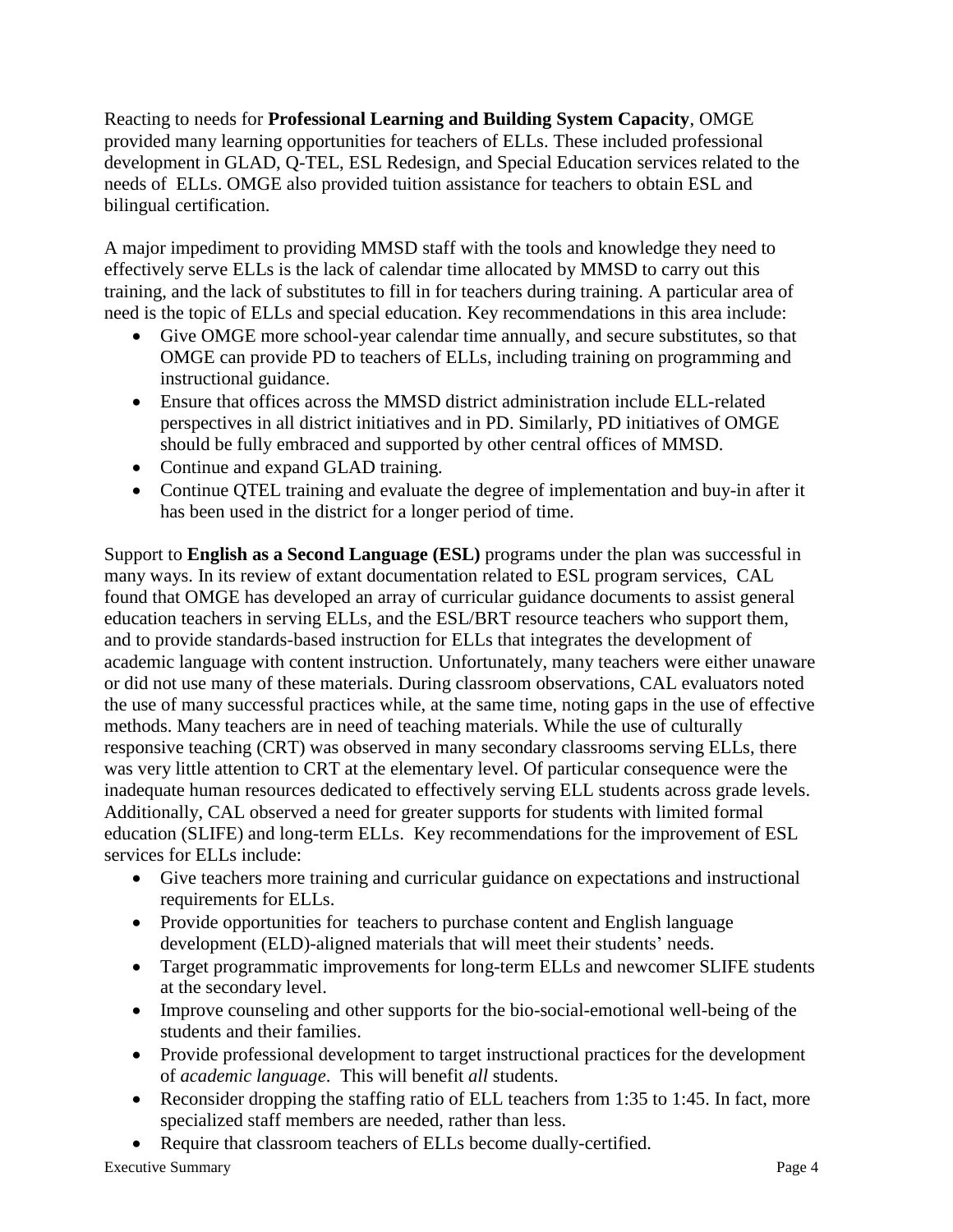- Hire bilingual human resources staff for recruitment and processing purposes.
- Evaluate the extent to which all offices in the central administration support ELLs.

A review of **Bilingual Education Services** revealed many successes while challenges still lie ahead. There was enthusiasm around and commitment to DLI and DBE programs from the various MMSD stakeholders and awareness of the need for greater diversity and integration of the two strands. OMGE staff were highly knowledgeable about bilingual education and were undeniably dedicated to the students in DLI and DBE programs in the district. OMGE developed outreach resources for current and prospective DLI/DBE parents and myriad curricular and administrative guidance documents. During classroom observations, CAL evaluators observed both model practices and the need for continued instructional support. Generally there is a shortage of qualified bilingual staff, although this has been ameliorated by the transition from 90:10 programs to 50:50 programs. There is also a need for administrators and educators new to bilingual programming to receive professional development on the basic tenets of dual language education. The following are key recommendations:

- Prioritize hiring bilingual certified teachers and support staff.
- Provide systematic professional development and coaching for administrators and educators new to bilingual programming.
- Continue to provide training on the differences between the 90/10 and 50/50 dual language education models for educators, administrators, students, and parents.
- Provide professional development to teachers on biliteracy strategies that promote the development of metalinguistic awareness in their students.

Another major initiative of the ELL Plan addressed **Diversity in Bilingual Programs.** MMSD's efforts to increase diversity in its bilingual programs are commendable, and the need is warranted as attested to by both quantitative and qualitative data. The need for greater diversity in the bilingual programs appears to be embraced by stakeholders from the various demographic groups themselves. While outreach efforts within school communities are a good start, it is important to cast a wide net and reach out to the community at large, where individuals may know less about bilingual programs districtwide. The current lottery system is not seen as fair by certain segments of the MMSD community. Key recommendations are:

- Convene a committee of school staff and community members committed to bilingual programs and reflect on what has worked and has not worked so far. Develop a continuation plan.
- Involve all stakeholders in efforts, ensuring that all demographic backgrounds are included and have a voice.
- Focus staff recruitment efforts on hiring DLI staff from diverse backgrounds, including African Americans.
- Increase transportation services to DLI sites for underrepresented populations, such as African American and Asian students.

Finally, the evaluation considered the **Community Building** aspect of the ELL Plan. This initiative recognized the need to build community in schools with bilingual and non-bilingual programs. The ELL Parent Advisory Group appeared to be very active and to embrace the role as advocates of their children's education, as evidenced by participation in the focus group with CAL researchers and documentation provided by OMGE. Some of the schools visited were engaged in efforts to promote equity and increased collaboration between strands within